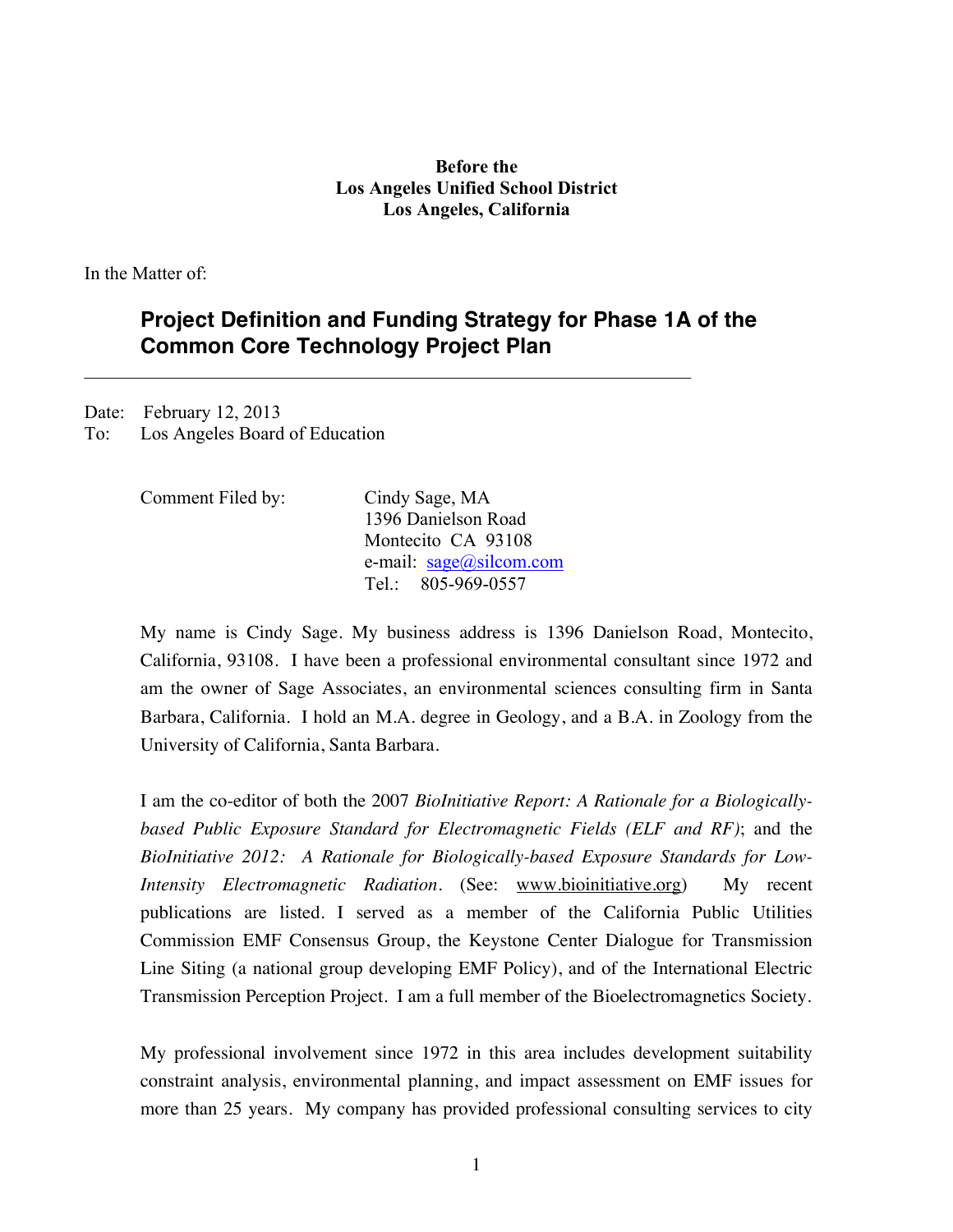and county planners, private developers, state agencies including the California Department of Education School Facilities Siting Division, the Inglewood School District (La Tijera and Highland elementary schools), Anaheim, Las Virgenes Unified, Long Beach and Fairfield-Suisun School Districts and Fontana and Lawndale elementary schools with respect to measurement and assessment of electromagnetic fields (EMF) and radiofrequency radiation (RFR). I provided electromagnetic field (EMF) technical assistance under contract to the California Department of Education School Facilities Planning Division for transmission line siting setbacks and EMF policy. It include development of a new EMF Policy Variance and procedures to implement the policy, and preparation of a Guide to Architects and Electrical Engineers on Low-EMF Design and Building. I have been an expert witness on EMF policy, public perception, transmisson line impacts and land use issues, and have qualified both in state and in federal court proceedings as an expert witness in this area.

#### RECOMMENDED ACTION:

It is my professional opinion the LAUSD should implement Common Core Technology goals to 'reduce the Digital Divide' and to provide all LAUSD students with  $21<sup>st</sup>$  century learning tools and environments **by choosing wired (cable, fiber optic) methods rather than wireless technology systems.** The LAUSD will place hundreds of thousands of school children at risk for illness, learning impairments and other health problems by choosing a delivery technology that produces a toxic emission (radiofrequency and microwave radiation) that has recently been classified as a Possible Human Carcinogen. It is in the best interest of the District, its Board, and the children, teachers and staff the District protects to provide healthy and safe school environments. These interests are best served if the District takes account of clear evidence of possible wireless health risks, and rejects the proposed program for wireless classrooms within the Los Angeles Unified School District. Failing to select wired over wireless technologies will needlessly expose hundreds of thousands of school children, as well as faculty and staff of LAUSD to massive new and unnecessary RFR exposures that are already designated as a Possible Human Carcinogen. The LAUSD should halt its current plan to provide wireless learning environments (wireless devices and WI-FI coverage). Instead, the Board should adopt programs to expand wired internet infrastructure and "EMF/RFR best practices" including the use of wired (CAT-6 or other), cable modem internet, or fiber optic connections instead that do not produce toxic exposures.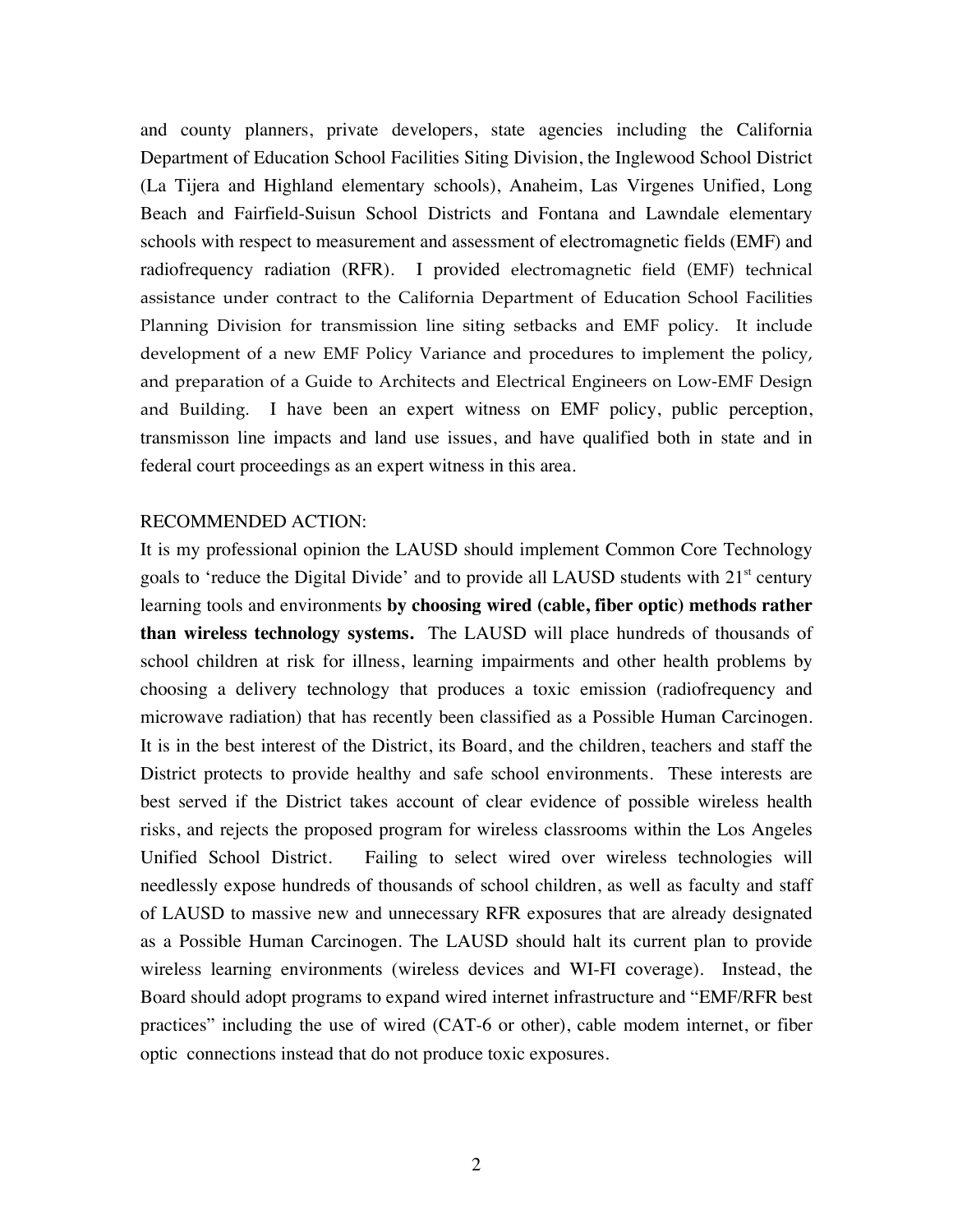#### RATIONALE

1. Children are known to be more vulnerable to environmental toxins and carcinogens than adults. There is overwhelming evidence that children are more vulnerable than adults to many different exposures (Sly and Carpenter, 2012), including RFR (Wiart et al, 2008), and that the diseases of greatest concern are cancer and adverse effects on neurodevelopment. The LAUSD has a duty to protect the health and welfare of children, teachers, staff, students and disabled individuals on all campuses. Children, teachers and the disabled cannot remove themselves from potentially harmful wireless exposures if the LAUSD adopts programs for all-wireless classrooms and learning environments in the District.

Prenatal and post-natal exposure to cell phone radiation has been reported to cause headaches and migraines in a study of Danish children at age seven (7). In The Open Pediatric Medicine Journal (2012), a report by Sudan et al. has found an association between mothers' reports of prenatal and postnatal cell phone exposures and headaches, including migraines in seven year-old children. Children with both prenatal and postnatal exposure to cell phones had a thirty (30) percent higher risk for migraines and other headache-related symptoms. Since both pregnant women on staff and in teaching positions, as well as elementary school children will be exposed to cell phone radiation from wireless device use, the LAUSD should be strongly cautioned about introducing pervasive wireless RFR exposures in schools. This study provides support for an earlier evaluation of cell phone radiation effects by members of the same research team on the same Danish population of mothers and children. In 2008, this research team reported that maternal use of a cell phone resulted in behavioral and learning difficulties in the child by elementary school age (Divan et al, 2008).

2. Existing FCC safety standards are under formal review by the FCC (Proceeding 03- 137). The US Government Accountability Office Report of 2012 recommends to the FCC that it formally reassess, and, if appropriate, change it's current RF energy exposure limit and mobile phone testing requirements related to likely usage configurations, particularly when phones are held against the body (US GAO, 2012). The existing FCC public safety standards cannot be presumed for purposes of the LAUSD decision on wireless to be protective of public health under these circumstances. The existing safety limits do not protect against chronic exposures nor against non-thermal effects of

3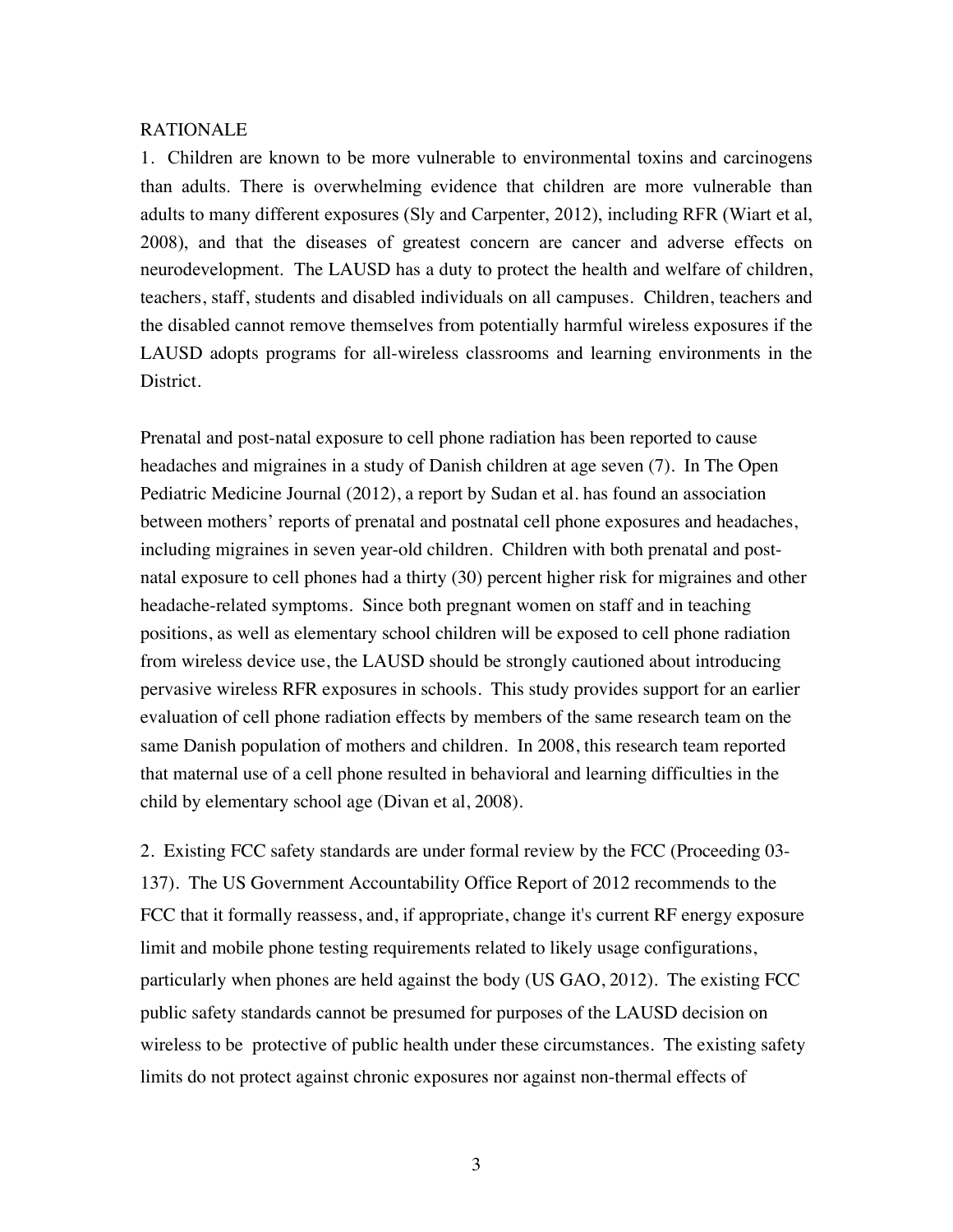radiofrequency and microwave radiation on human health. They are specifically not protective of children or smaller-stature individuals (they are developed to be suitable to protect a six-foot man (in stature). They address acute, but not chronic exposures. And they are not protective against biological effects of non-thermal low-intensity RFR exposures for either children, adults, or the disabled. Biological effects of EMF and RFR are considered scientifically established; and can reasonably be presumed to result in health harm with long-term exposure of the kind under consideration by LAUSD with wireless classrooms.

3. LAUSD must incorporate appropriate measures to address the recent World Health Organization International Agency for Research on Cancer (IARC) classification of RFR as a Possible Human Carcinogen before subjecting widespread hundreds of thousands of its District personnel and students to a preventable toxic exposure. The WHO IARC classified RF radiation as a Group 2B Possible Human Carcinogen; it joins the IARC classification of ELF-EMF (Extremely Low Frequency Electromagnetic Fields) as a Group 2B Possible Human Carcinogen. The evidence for carcinogenicity for RFR was primarily from cell phone/brain tumor studies but IARC applies this classification to all RFR exposures. LAUSD has been responsive to the need to reduce risks from chemicals in the District. EMF and RFR exposures should be considered equally in decisionmaking. The combined effects of toxic agents (chemicals) and EMF/RFR are established. Juuilainen et al. (2006) reported that the combined effects of toxic agents and ELF magnetic fields together enhances damage as compared to the toxic exposure alone. In a meta-analysis of 65 studies; overall results showed 91% of the *in vivo* studies and 68% of the *in vitro* studies had worse outcomes (were positive for changes indicating synergistic damage) with EMF/RFR exposure in combination with toxic agents (Juutilainen et al, 2006).

4. Biologically-based public exposure safety regulations for low-intensity, chronic exposure to RFR (radiofrequency radiation) are absent – so there is no reasonable assumption by LAUSD that it can rely on outdated (1996) and highly contested FCC safety limits in this decision.

5. No positive assertion of safety of wireless technologies in classroom environments can be made.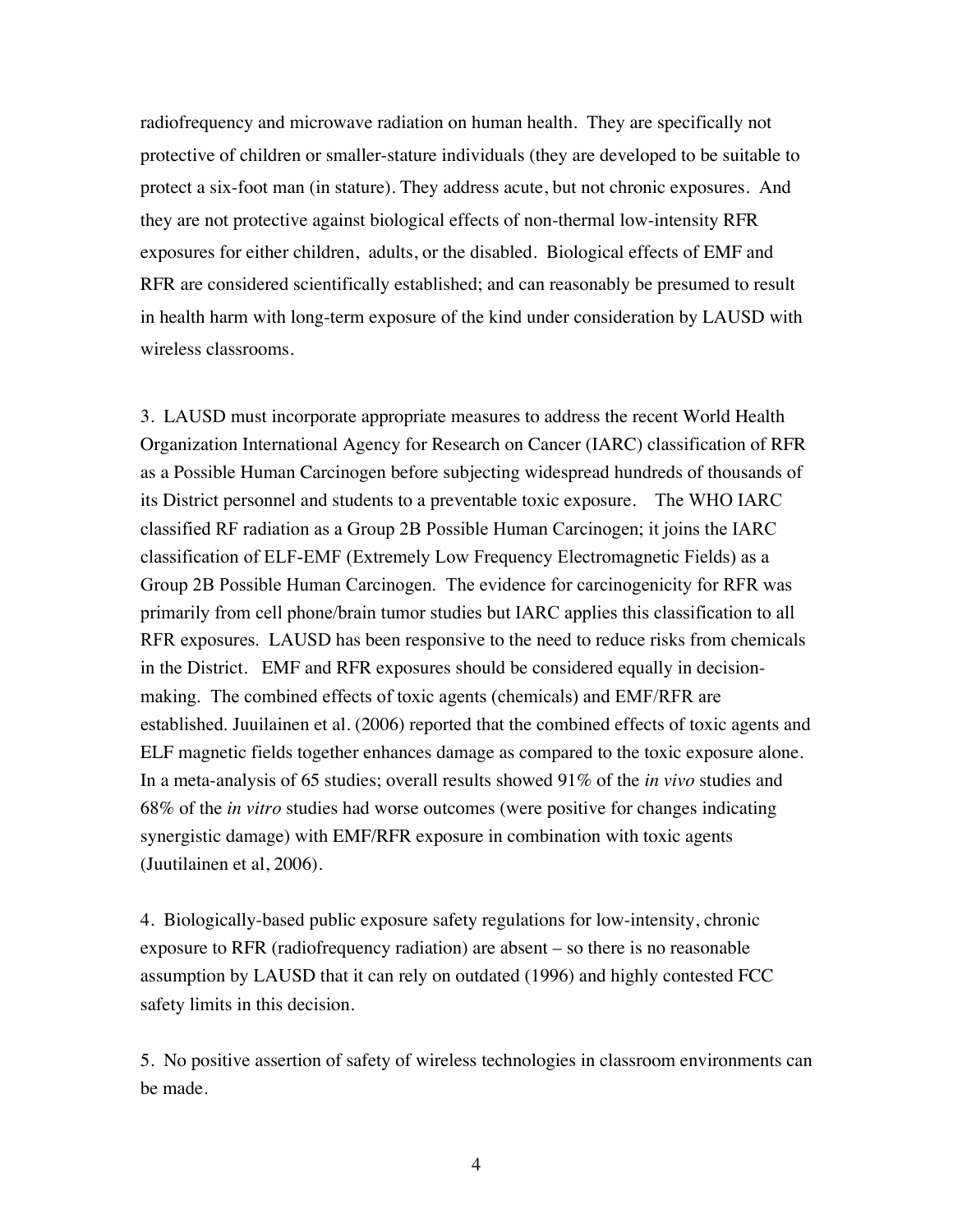6. The LAUSD has the obligation to ensure that all campuses under its jurisdiction are in compliance with existing law and that all classroom occupants are appropriately protected from any potential adverse effects from wireless RFR exposures. LAUSD is required by law to conduct a full risk assessment of all toxic exposures by State code and this toxic exposure is not exempt. The evidence in 2012 is greater than in 2007 that RFR is associated with increased risk for cancer and neurological diseases; immune disorders, altered fetal brain development in pregnant women; sleep disruption, and impaired cognition, memory, learning, attention, concentration, and behavior in school children.

7. New scientific studies of radiofrequency radiation of the kind and at the levels associated with wireless classroom environments report that chronic, whole-body RFR exposure at levels as low as 0.003 microwatts per square centimeter result in adverse health effects on children and adolescents (Thomas et al 2008; Heinrich et al 2010; Thomas et al 2010; Mohler et al 2010). Wireless classrooms will create unavoidable and involuntary exposure to RFR at levels shown to adversely affect memory, learning, cognition, attention, concentration and behavior to school occupants. No level of RFR exposure has been conclusively determined to be safe.

- Thomas et al (2008) reported an increase in adult complaints of headaches and concentration difficulties with short-term cell phone use at 0.005 to 0.04 μW/cm2 exposure levels.
- Heinrich et al (2010) reported that children and adolescents (8-17 years old) with short-term exposure to base-station level RFR experienced headache, irritation, and concentration difficulties in school. RFR levels were 0.003 - 0.02 μW/cm2.

• Thomas et al (2010) reported that RFR levels of 0.003 - 0.02  $\mu$ W/cm2 resulted in conduct and behavioral problems in children and adolescents (8-17 years old) exposed to short-term cell phone radiation in school.

• Mohler et al (2010) reported that adults exposed to 0.005  $\mu$ W/cm2 cell phone radiation (basestation exposure levels) had sleep disturbances with chronic exposure, but this effect was not significantly increased across the entire population

8. For LAUSD to disregard existing health warnings from international science and public health experts by intentionally introducing technologies already shown to degrade learning environments would be reckless. It will create unnecessary liability for the District and will waste hundreds of thousands of dollars when wireless must eventually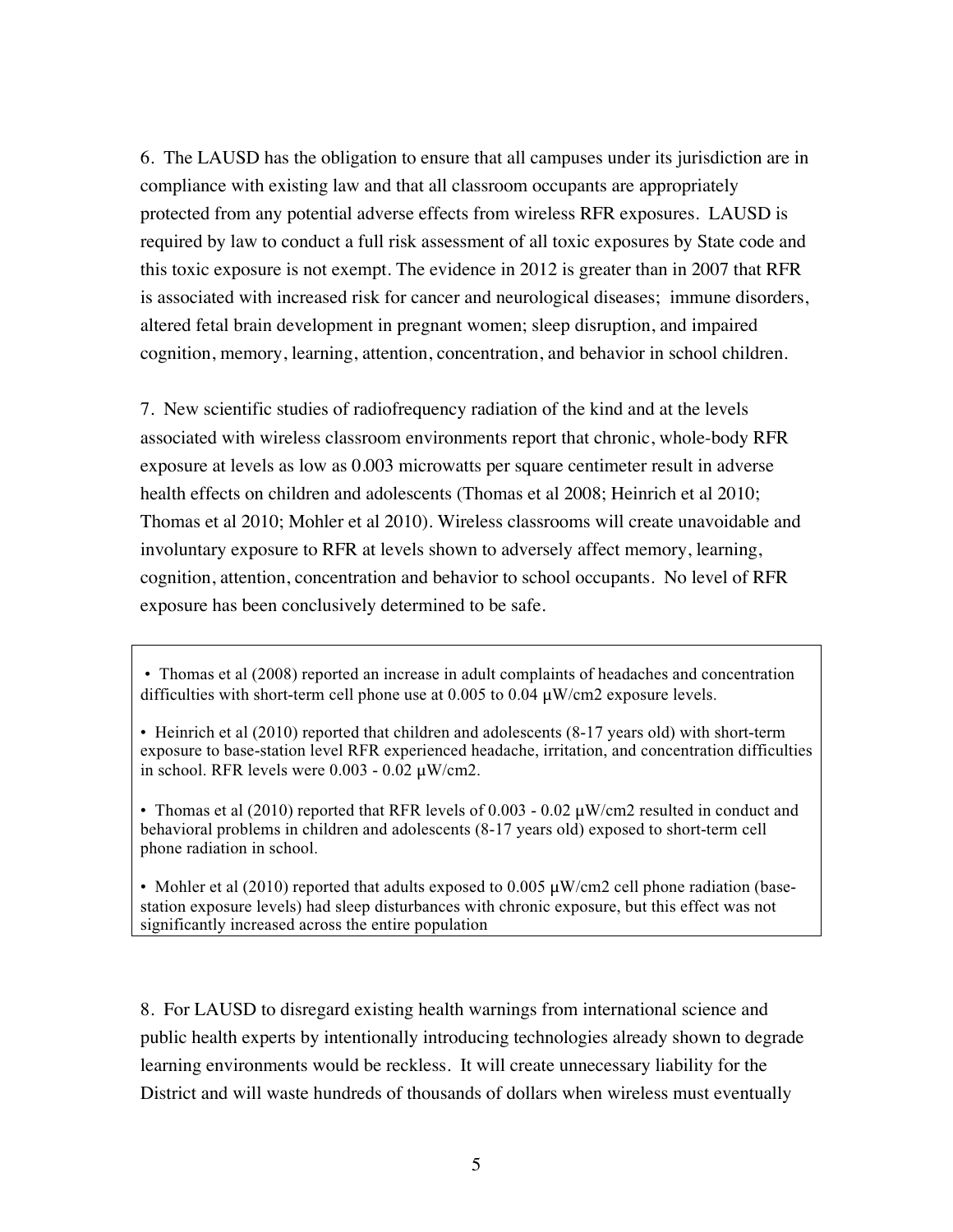be substituted out for wired alternatives. The LAUSD cannot afford to pay for wireless classrooms, only to have to replace them in short order with safer hard wired solutions that do not carry the burden of increased illness and District costs for health care and student remedial education.

9. Alternatives exist for internet connectivity that are not detrimental to learning environments and healthy classrooms.

10. A solid economic analysis is lacking to demonstrate that possible short-term economies of wireless are not, in the long run, far more expensive in relation to hardwiring for internet connectivity. Such an economic analysis must consider all relevant costs for installation and maintenance; upgrades, health and safety costs, absentee losses, reduction in learning and increased special education needs; remediation costs, and the likely replacement of wireless for wired options as new public safety requirements must be met.

11. LAUSD should not accept positive assurances of safety from wireless technology providers who will claim that there is 'no proof' of harm. Proof of health harm is not and should not be required by the LAUSD Board in order to make a choice for safer education. A standard of evidence that requires 'proof of harm' from wireless technologies should be rejected by the LAUSD Board as a basis for deciding the question of whether to proceed with wireless classrooms.

12. There is more than sufficient evidence in hand today to show that wireless exposures for children, teachers, staff and the disabled over the long-term is inadvisable; and possible risk exists leading to health harm and learning impairments. Short- term effects on cognition, memory and learning, behavior, reaction time, attention and concentration, and altered brainwave activity (altered EEG) are also reported in the scientific literature (Sections 6 and 9, BioInitiative 2012 Report). EMF and RFR exposures cause bioeffects and adverse health effects consistent with those identified in children with autism spectrum disorders (ASDs) (Section 20, BioInitiative 2012 Report).

13. LAUSD should not encourage or mandate the use of wireless devices like iPads or wireless computers with associated wireless access points installed in classrooms; or cell phones in learning environments on LAUSD properties. There is evidence that is sufficient to warn against chronic use of wireless devices near or worn on the body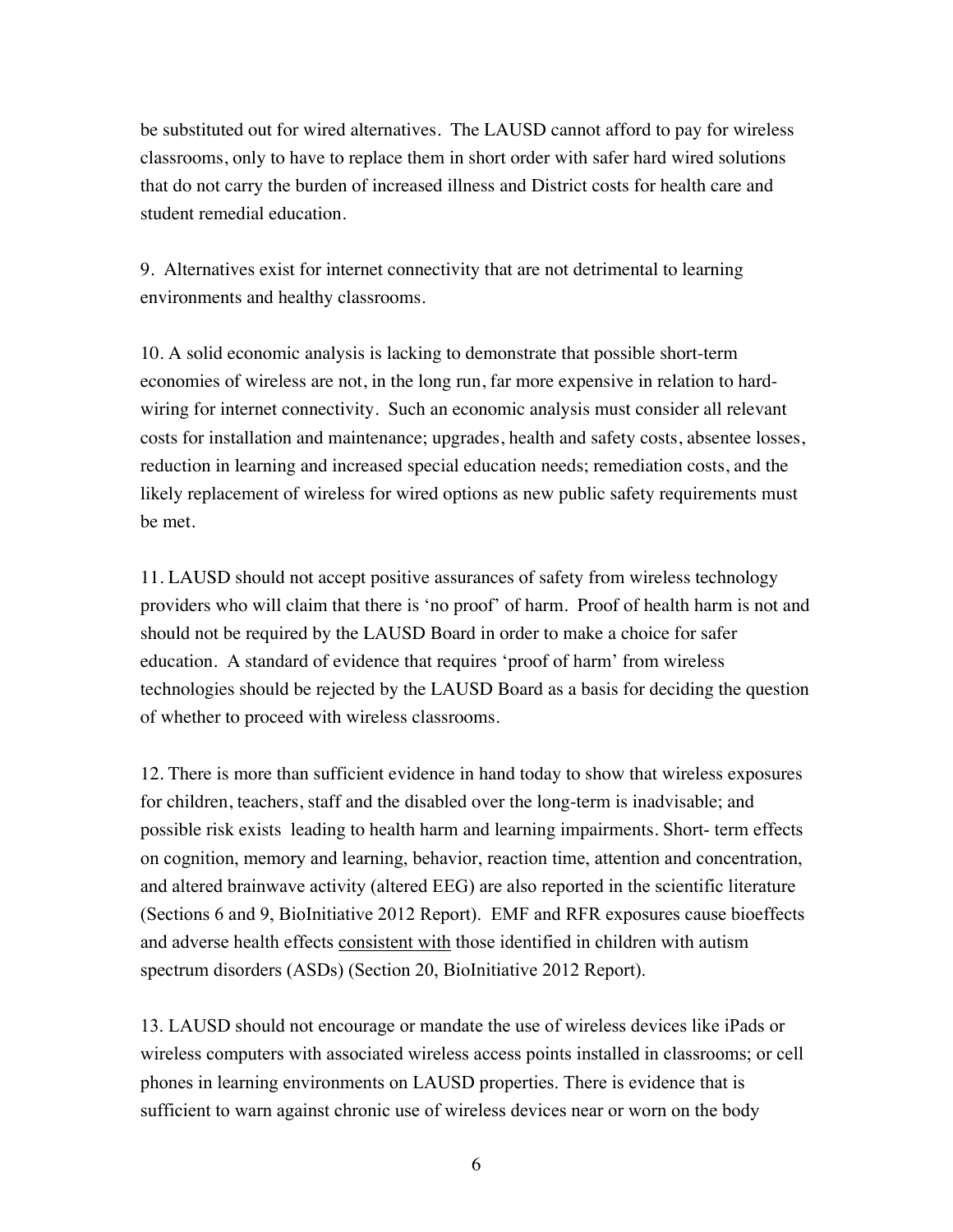because of adverse effects on the testes, on male sperm quality and fertility, and tissues related to reproductive organs in both males and females (See Footnote 1).

14. In summary, LAUSD can achieve its educational goals by instituting new learning technologies for internet connectivity with hard-wired systems that do not create such preventable health risks. The goal of improving access to high-quality education and learning environments is best achieved by new infrastructure that is wired, not wireless. Any short-term economies that may seem attractive today with wireless technologies are likely to be dwarfed by long-term health costs, learning achievement deficiencies, absenteeism and the eventual need to replace wireless with wired technological systems.

Respectfully submitted this day of 12 February, 2013

Cindy Sage, MA, Sage Associates Co-Editor, BioInitiative 2012 Report Co-Editor, BioInitiative 2007 Report

**Footnote 1 -** Adverse effects are reported in more than 20 recent scientific studies on morphology and function of human male and female reproductive organs. Wireless devices that produce RFR exposure levels commonly associated with both 'in-use' and 'on stand-by' level 'normal usage' are associated with impairment of male reproductive organs (the testes), male hormone levels and sperm quality, motility and pathology. Wireless laptops and cell phones held close to the body are reported to negatively affect reproductive parameters in both human and animal studies (See Section 18 of the BioInitiative 2012 Report for references including Agarwal et al, 2008; Agarwal et al, 2009; Wdowiak et al, 2007; De Iuliis et al, 2009; Fejes et al, 2005; Aitken et al, 2005; Kumar, 2012). Other studies conclude that exposure to cell RFR such as phone radiation, or storage of a mobile phone close to the testes of human males affect sperm counts, motility, viability and structure (Aitken et al, 2004; Agarwal et al, 2007; Erogul et al., 2006). Animal studies have demonstrated oxidative and DNA damage, pathological changes in the testes of animals, decreased sperm mobility and viability, and other measures of deleterious damage to the male germ line (Dasdag et al, 1999; Yan et al, 2007; Otitoloju et al, 2010; Salama et al, 2008; Behari et al, 2006; Kumar et al, 2012).. Panagopoulous et al. 2012 reported decreased ovarian development and size of ovaries, and premature cell death of ovarian follicles and nurse cells in *Drosophila melanogaster.* Gul et al (2009) report rats exposed to stand-by level RFR (phones on but not transmitting calls) caused decrease in the number of ovarian follicles in pups born to these exposed dams. Magras and Xenos (1997) reported irreversible infertility in mice after five (5) generations of exposure to RFR at cell phone tower exposure levels of less than one microwatt per centimeter squared  $(\mu W/cm2)$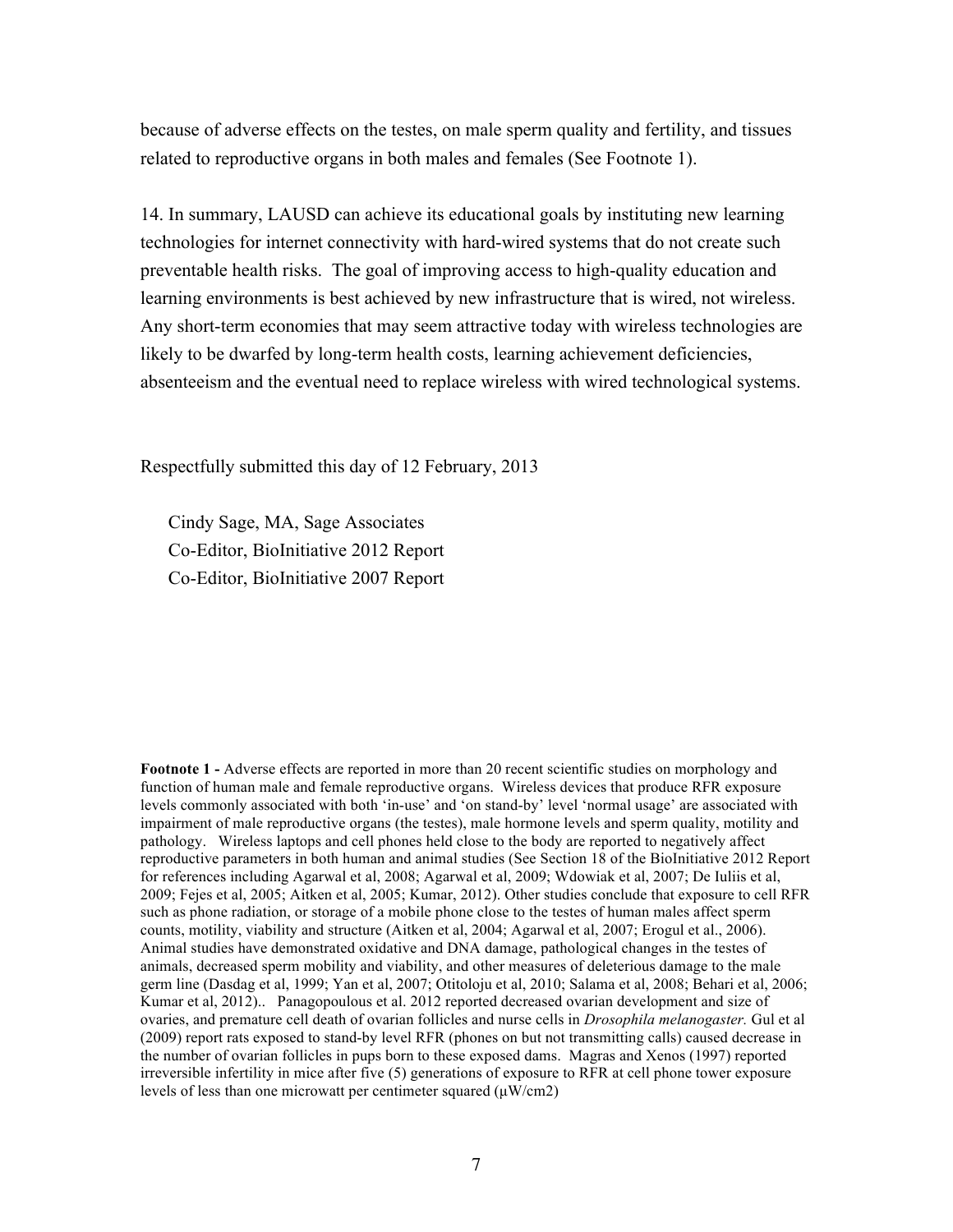### **References**

Adey WR. Potential therapeutic applications of nonthermal electromagnetic fields: ensemble organization of cells in tissue as a factor in biological field sensing. In: Rosch PJ, Markov MS, editors. Bioelectromagnetic Medicine, 2004.

Aitken RJ, Koopman P, Lewis SEM. Seeds of concern. Nature 2004;432:48-52.

Aitken RJ, Bennetts LE, Sawyer D, Wiklendt AM, King BV. Impact of radio frequency electromagnetic radiation on DNA integrity in the male germline. Int J Androl. 2005; 28(3):171-179.

Aldad TS, Gan G, Gao XB, Taylor HS. Fetal radiofrequency radiation exposure from 800-1900 MHz-rated cellular telephones affects neurodevelopment and behavior in mice. Sci Rep. 2012;2:312.

Agarwal A, Deepinder F, Sharma RK, Ranga G, Li J. Effect of cell phone usage on semen analysis in men attending infertility clinic: an observational study. Fertil Steril. 2008; 89(1):124-128.

Agarwal A, Desai NR, Makker K, Varghese A, Mouradi R, Sabanegh E, Sharma R. Effects of radiofrequency electromagnetic waves (RF-EMW) from cellular phones on human ejaculated semen: an in vitro pilot study. Fertil Steril. 2009;92(4):318-1325.

Atasoy HI, Gunal MY, Atasoy P, Elgun S, Bugdayci G. Immunohistopathologic demonstration of deleterious effects on growing rat testes of radiofrequency waves emitted from conventional Wi-Fi devices. J Pediatr Urol. 2012 [Epub ahead of print].

Avendano C, Mata A, Sanchez Sarmiento CA, Doncei GF. Use of laptop computers connected to internet through Wi-Fi decreases human sperm motility and increases sperm DNA fragmentation. Fertil Steril. 2012;97(1):39-45. Epub 2011 Nov 23.Environmental Health 2012,11:42 http://www.ehjournal.net/content/11/1/42 Behari J, Kesari KK. Effects of microwave radiations on reproductive system of male rats. Embryo Talk 2006;1 (Suppl.1):81-5.

Baan R, Lauby-Secretan B, El Ghissassi F, Bouvard V, Benbrahim-Tallaa, Guha N, Islami F, Galiecht L, Straif K, on behalf of the WHO International Agency for Research on Cancer Monograph Working Group. Carcinogenicity of Radiofrequency Electromagnetic Fields. Lancet Oncology, Published on line June 22, 2011, DOI:10.1016/S1470- 2045(11)70147-4

Barouki R, Gluckmarn, PD, Grandjean P, Hanson M, Jeindel JJ. Developmental origins of non-communicable disease: Implications for research and public health.

Bellieni CV, Acampa M, Maffei M, Maffei S, Perrone S, Pinto I, Stacchini N, Buonocore G. Electromagnetic fields produced by incubators influence heart rate variability in newborns. Arch Dis Child Fetal Neonatal Ed. 2008;93(4):F298-301.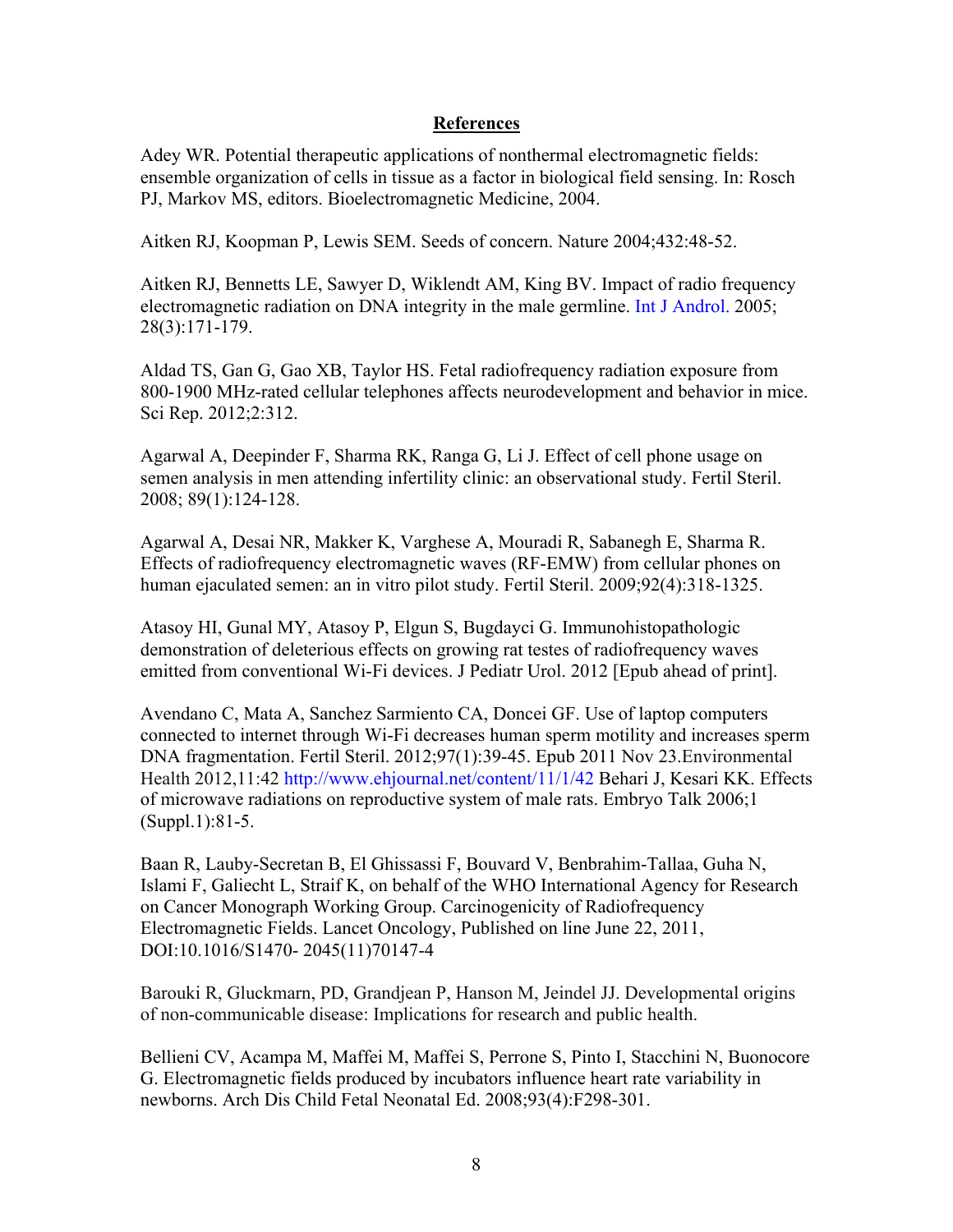Bellieni CV, Pinto I, Bogi A, Zoppetti N, Andreuccetti D, Buonocore G. Exposure to electromagnetic fields from laptop use of "laptop" computers. Arch Environ Occup Health. 2012;67(1):31-36.

Bellieni CV, Tei M, Iacoponi F, Tataranno ML, Negro S, Proietti F, Longini M, Perrone S, Buonocore G. Is newborn melatonin production influenced by magnetic fields produced by incubators?, Early Hum Dev 2012;88(8):707-710

Belyaev IY, Alipov YD, Harms-Ringdahl M. Effects of zero magnetic field on the conformation of chromatin in human cells. Biochim Biophys Acta 1997;1336(3):465- 473.

Belyaev I. BioInitiative 2012 Update, Section 15. Role of physical and biological variables in bioeffects of non-thermal microwaves for reproducibility, Cancer Risk Assessment and Safety Standards, 2012.

BioInitiative Working Group, Sage C, Carpenter DO, editors. BioInitiative Report: A Rationale for a Biologically-based Public Exposure Standard for Electromagnetic Fields (ELF and RF) at www.bioinitiative.org, August 31, 2007.

BioInititative Working Group, Sage C, Carpenter DO, editors. BioInitiative 2012 Report: A Rationale for Biologically-based Public Exposure Standards for Electromagnetic Radiation. December 31, 2012. www.bioinitiative.org

Blank M, Goodman R. DNA is a fractal antenna in electromagnetic fields. Int. J. Rad. Biol. Early On-Line, 2011. 1-7. DOI: 10.3109/09553002.2011.538130

Buchner K, Eger H. Changes of clinically important neurotransmitters under the influence of modulated RF fields—A long-term study under real-life conditions Umwelt-Medizin-Gesellschaft 2011;24(1):44-57. [Original study in German.]

Buzsaki G. Rhythms of the brain. Oxford Press, 2006;464 pp.

Carpenter DO Sage CL. 2008. Setting Prudent Public Health Policy for Electromagnetic Field Exposures. Reviews on Environmental Health 23(2) 91-117.

Carpenter DO. Electromagnetic fields and cancer: the cost of doing nothing. Reviews on Environmental Health 2010;25(1):75-80.

Czyz J, Guan K, Zeng Q, Nikolova T, Meister A, Schönborn F, Schuderer J, Kuster N, Wobus AN. High frequency electromagnetic fields (GSM signals) affect gene expression levels in tumor suppressor p53-deficient embryonic stem cells. Bioelectromagnetics 2004;25:296-307.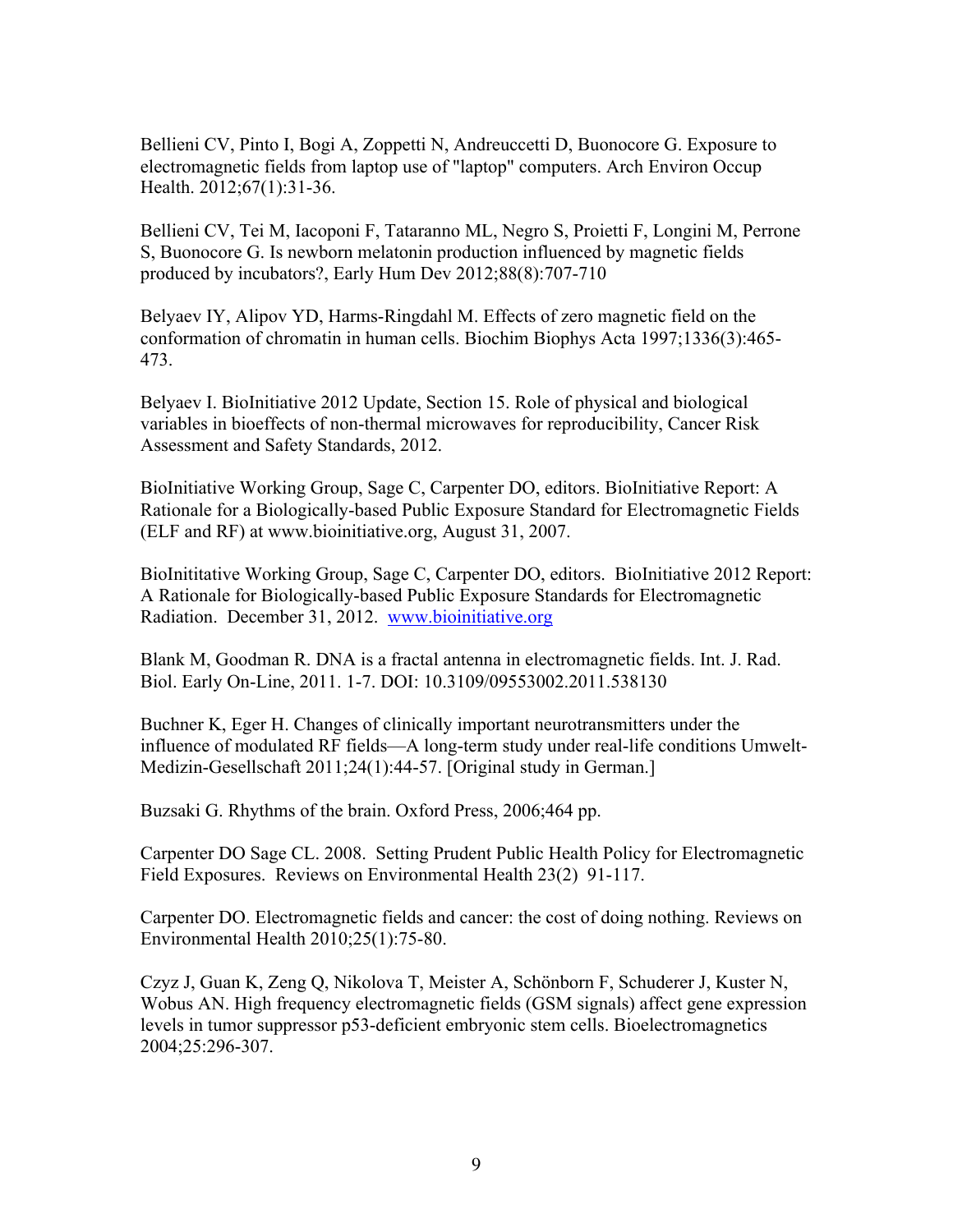Dasdag S. Whole-body microwave exposure emitted by cellular phones and testicular function of rats. Urological Research 1999;27(3):219-223.

Davoudi M, Brossner C, Kuber W. The influence of electromagnetic waves on sperm motility. J Urol Urogynak 2002;29:19-22. De Iuliis GN, Newey RJ, King BV, Aitken RJ. Mobile phone radiation induces reactive oxygen species production and DNA damage in human spermatozoa in vitro. PLoS One 2009;4(7):e6446.

Divan HA. Kheifets L. Obel C. Olsen J. Prenatal and postnatal exposure to cell phone use and behavioral problems in children. Epidemiology 2008;19(4):523-529.

Erogul O, Oztas E, YildirimI, Kir T, Aydur E, Komesli G, Irkilata HC, Irmak MK, Peker AF. Effects of electromagnetic radiation from a cellular phone on human sperm motility: an in vitro study Arch Med Res 2006;37:840-843.

Falzone N, Huyser Cm, Becker P, Leszczynski D, Franken DR. The effect of pulsed 900- MHz GSM mobile phone radiation on the acrosome reaction, head morphometry and zona binding of human spermatozoa. Int J Androl 2011;34:20-26.

Fejes I, Zavaczki Z, Szollosi J, Koloszar S, Daru J, Kovacs L, Pal A. Is there a relationship between cell phone use and semen quality? Arch Androl 2005;51:385-393.

Fragopoulou AF, Koussoulakos SL, Margaritis LH. Cranial and postcranial skeletal variations induced in mouse embryos by mobile phone radiation. Pathophysiology. 2010;17(3):169-177.

Fragopoulou AF, Miltiadous P, Stamatakis A, Stylianopoulou F, Koussoulakos SL, Margaritis LH. Whole body exposure with GSM 900MHz affects spatial memory in mice. Pathophysiology. 2010;17(3):179-187.

Fragopoulou AF, Samara A, Antonelou MH, Xanthopoulou A, Papadopoulou A, Vougas K, Koutsogiannopoulou E, Anastasiadou E, Stravopodis DJ, Tsangaris GT, Margaritis LH. Brain proteome response following whole body exposure of mice to mobile phone or wireless DECT base radiation. Electromagn Biol Med. 2012 Jan 20. [Epub ahead of print]

Fejes I, Zavaczki Z, Szollosi J, Koloszar S, Daru J, Kovacs L. Is there a relationship between cell phone use and semen quality? Arch. Androl. 2005;51:385-393.

Gangi S, Johansson, O. A theoretical model based upon mast cells and histamine to explain the recently proclaimed sensitivity to electric and/or magnetic fields in humans. Med Hypotheses 2000;54:663-671.

Gee, D. Late Lessons from Early Warnings: Toward realism and precaution with EMF. Pathophysiology 2009;16(2,3):217-231.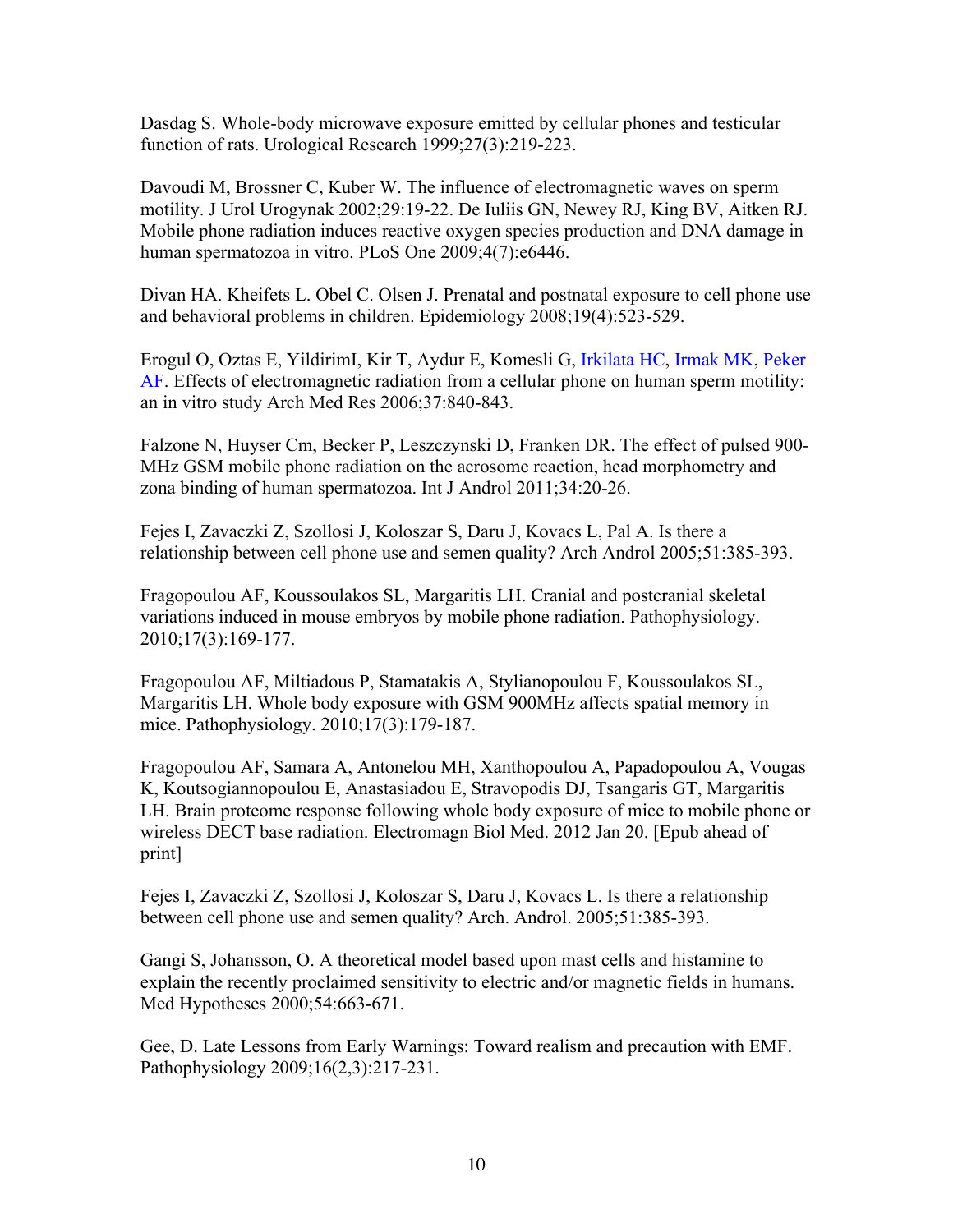Gul A, Celebi H, Uğraş S. The effects of microwave emitted by cellular phones on ovarian follicles in rats. Arch Gynecol Obstet. 2009;280(5):729-733,

Gutschi T Al-Ali MB Shamloul R Pummer K Trummer H. Impact of cell phone use on men's semen parameters. Andrologia 2011;43(5):312-316.

Hardell L Sage C. Biological effect from electromagnetic field exposure and public exposure standards. Biomedicine & Pharmacotherapy 2008;62:104-109. doi:10.1016/j.bipha.2007.12.004.

Hardell et al, BioInitiative Report Update, Section 11, Use of wireless phones and evidence for increased risk of brain tumors, 2012.

Heinrich S, Thomas S, Heumann C, von Kries R, Radon K. Association between exposure to radiofrequency electromagnetic fields assessed by dosimetry and acute symptoms in children and adolescents: a population based cross-sectional study. Environ Health 2010;9:75.

Hutter HP, Moshammer H, Wallner P. Kundi M. Subjective symptoms, sleeping problems, and cognitive performance in subjects living near mobile phone base stations, Occup. Environ. Med. 2006;63:307-313.

Interphone Study Group. Brain tumour risk in relation to mobile telephone use: results of the INTERPHONE international case-control study. International Journal of Epidemiology 2010;39(3):675-694.

Johansson A, Nordin S, Heiden M, Sandstrom M. Symptoms, personality traits, and stress in people with mobile phone-related symptoms and electromagnetic hypersensitivity. J. Psychosom Res. 2010;68(1):37-45.

Johansson O. Disturbance of the immune system by electromagnetic fields – a potentially underlying cause for cellular damage and tissue repair reduction which could lead to disease and impairment. Pathophysiology 2009;16(2,3):157-177.

Johansson O. Evidence for effects on the immune system – Section 8 in Sage C, Carpenter DO, editors. BioInitiative Working Group, BioInitiative Report: A Rationale for a Biologically-based Public Exposure Standard for Electromagnetic Fields (ELF and RF) at www.bioinitiative.org, August 31, 2007.

Juutilainen J Kumlin T Naarala J. 2006 Do extremely low frequency magnetic fields enhance the effects of environmental carcinogens? A meta-analysis of experimental studies. Ing J Radiat Biol 82: 1-12.

Kheifets L Repacholi M Saunders R et al. The sensitivity of children to electromagnetic fields. Pediatrics 2005:116, 303-313.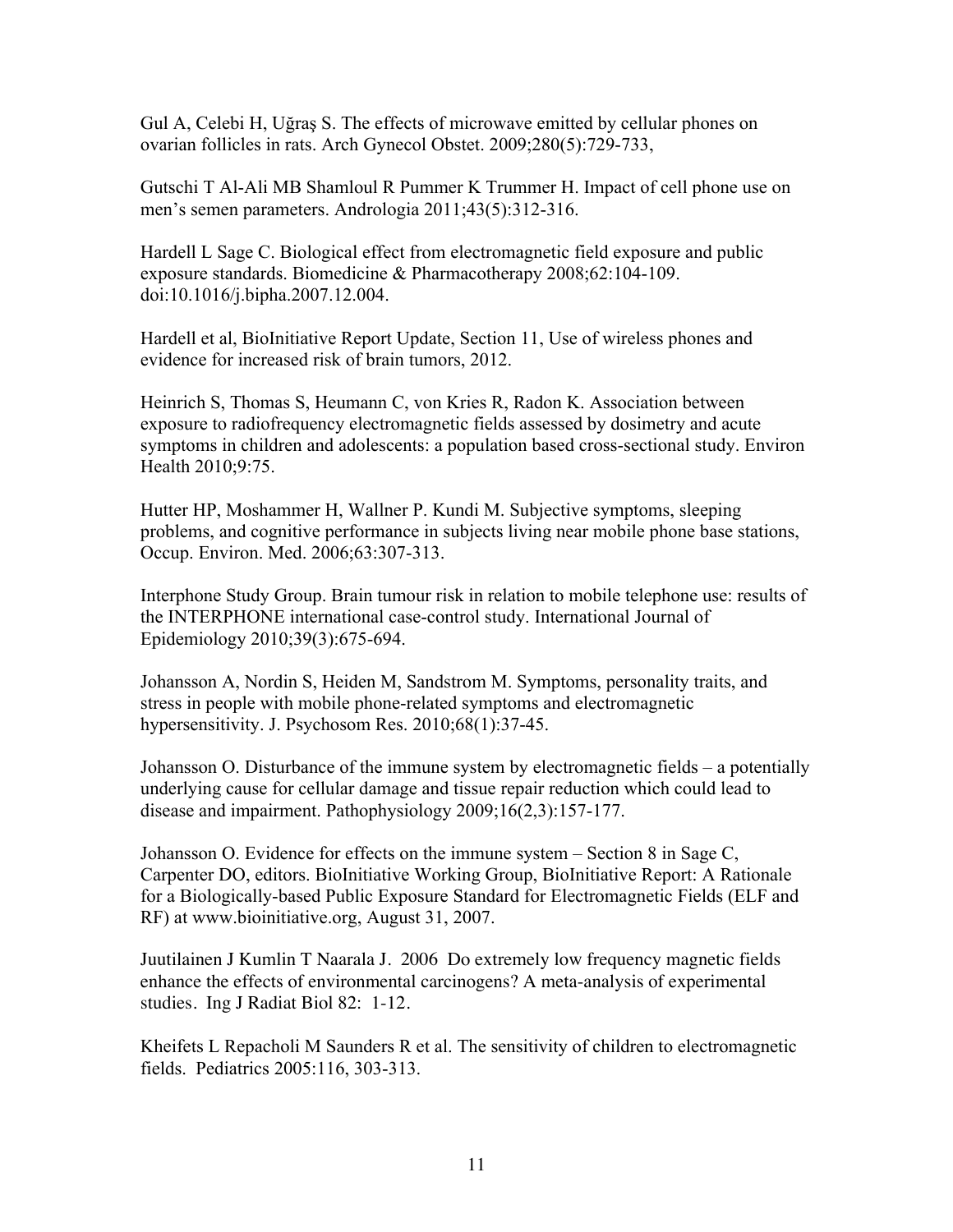Kilgallon SJ, Simmons LW. Image content influences men's semen quality. Biol Lett 2005;1:253-255.

Kundi M. Hutter HP. Mobile phone base stations—Effects on wellbeing and health. Pathophysiology 2009;16:123-135.

Lai H. BioInitiative 2012 Report Update, Section 6, Genotoxicity, 2012.

Landgrebe M, Hauser S, Langguth B, Frick U, Hajak G, Eichhammer P. Altered cortical excitability in subjectively electrosensitivie patients: results of a pilot study. J. Psychsom Res 2007; 62(3):283-288.

Landgrebe M, Frick U, Hauser S, Langguth B Rosner R Hajak G, Eichhammer P. Cognitive and neurobiological alterations in electromagnetic hypersensitive patients: results of a case-control study. Psychol Med. 2008;38(12):1781-1791.

Ponomarev V, Sandström M, Mild KH, Medvedev S. EEG Synchronization in man under influence of the modulated illumination. Human Physiology, 1995;21:6;38-41.

Lyskov E, Ponomarev V, Sandström M, Mild KH, Medvedev S. Steady-state visual evoked potentials to computer monitor flicker. Int Journal of Psychophysiology, 1998;28:285-290.

Lyskov. E, Sandström, M. Hansson Mild K. Neurophysiological study of patients with perceived electrical sensitivity. Int J Psychophysiol 2001;42, 233-241.

Lyskov. E, Sandström, M. Hansson Mild K. Provocation study of persons with perceived electrical hypersensitivity and controls using magnetic field exposure and recording of electrophysiological characteristics. Bioelectromagnetics 2001;22:457-462.

Magras, IN, Zenos TD, RF Radiation-induced changes in the prenatal development of mice. Bioelectromagnetics 1997;18:455-461.

Marino A. Response to letter to the editor concerning 'Electromagnetic Hypersensitivity: Evidence for a Novel Neurological Syndrome." Int J Neurosci, Early On-line, 2012;1-2.

Markova E. Malmgren LOG. Belyaev IY. Microwaves from mobile phones inhibit 53PB1 focus formation in human stem cells stronger than in differentiated cells: Possible mechanistic link to cancer risk. Environmental Health Perspectives On-line 22 October 2009 doi:10.1289/ehp.0900781

Markova E, Malmgrem LOG, Belyaev IY. Microwaves from mobile phones inhibit 53PB1 focus formation in human stem cells stronger than in differentiated cells: possible mechanistic link to cancer risk. Environmental Health Perspectives 2010;118(3):394-399.

McCarty DE, Carrubba S, Chesson AL, Frilot C, Gonzalez-Toledo E, Marino AA.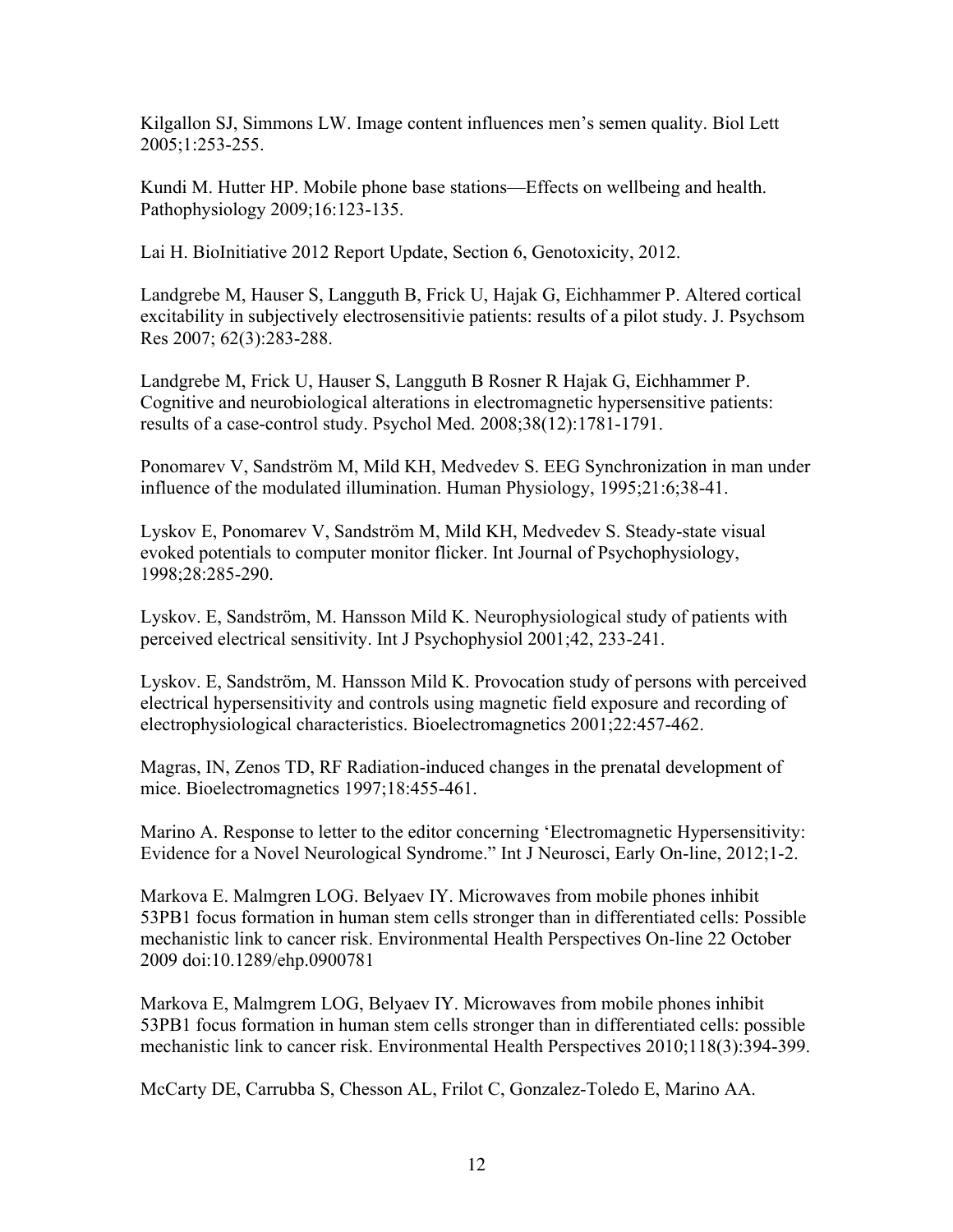Electromagnetic hypersensitivity: evidence for a novel neurological syndrome. Int J Neurosci 2011;121:670-676.

Milham S. Historical evidence that elecrrification caused the 20th century epidemic of "diseases of civilization". Med Hypotheses 2010;74(2):337-345.

Mohler E, Frei P, Braun-Fahrländer C, Fröhlich J, Neubauer G, Röösli M; Qualifex Team. Effects of everyday radiofrequency electromagnetic-field exposure on sleep quality: a cross-sectional study. Radiat Res 2010;174(3):347-356.

Oberfeld G, Enrique NA. Manuel P, Ceferino M. Gomez-Perrretta C. The Microwave Syndrome – Further Aspects of a Spanish Study. 3rd International Workshop on Biological Effects of Electromagnetic Fields. Kos, Greece, 2004. .

Otitoloju AA, Obe IA, Adewale OA, Otubanjo OA, Osunkalu VO. Preliminary study on the induction of sperm head abnormalities in mice, Mus musculus, exposed to radiofrequency radiations from global system for mobile communication base stations. Bulletin of Environmental Contamination and Toxicology 2010;84(1):51-54.

Navarro EA, Sequra J, Portoles M, Gomez-Perretta de Mateo C. The Microwave Syndrome: a preliminary study in Spain. Electromag Biol Med 2003;l22:161-169,

Panagopoulos DJ. Effect of microwave exposure on the ovarian development of Drosophila melanogaster. Cell Biochem Biophys. 2012;63(2):121-132,.

Presidents Cancer Panel. 2008-2009 Annual Report. Reducing Environmental Cancer Risk: What We Can Do Now, 2010. http://deainfo.nci.nih.gov/advisory/pcp/annualReports/pcp08-09rpt/PCP\_Report\_08

09\_508.pdf

Preston RJ. Review: Children as a sensitive subpopulation for the risk assessment process. Toxicoloty and Applied Pharmacology 2004;199:132-141.

Sage C, Carpenter DO. Public health implications of wireless technologies. Pathophysiology 2009;16:233-246.

Sage C. Tragedy of the commons revisited: the high tech-high risk wireless world, Reviews on Environmental Health 2010;25(4):319-325.

Sage C, Huttunen P. Guest Editorial. WHO recognizes electromagnetic dangers: let us declare human health rights. Pathophysiology 2012;19:1-3.

Sage C Johansson O Sage SA. 2007. Personal digital assistant (PDA) cell phone units produce elevated extremely-low frequency electromagnetic field emissions. Bioelectromagnetics 28(5) 386-392.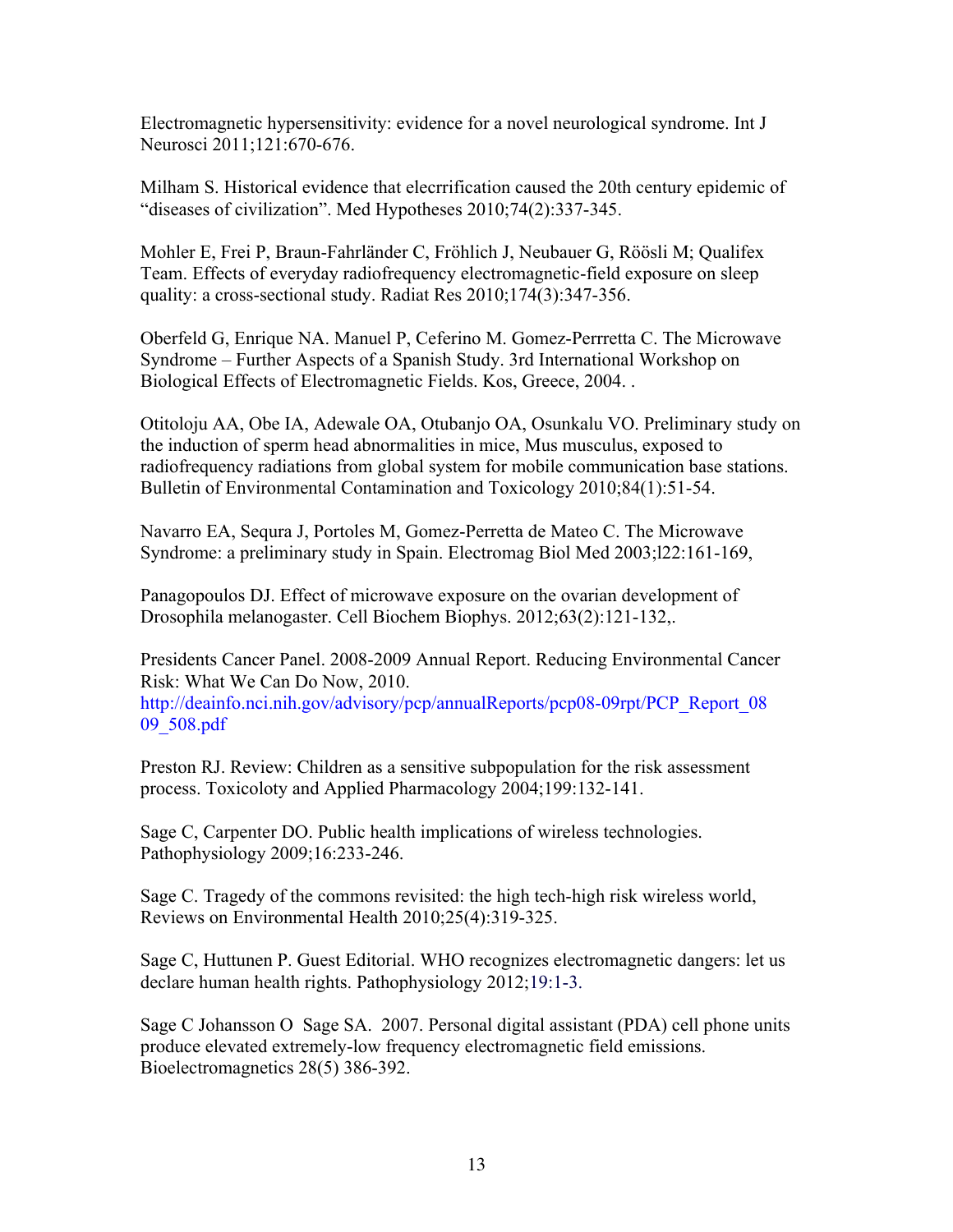Sage C Johansson O. 2007. Response to comment on "Measuring ELF fields produced by mobile phones and personal digital assistants (PDAs)". Bioelectromagnetics 28(7) 584-585.

Sage CL Sage SA. 2006. Briefing Report on Electromagnetic Fields: Health Effects, Public Policy and Site Planning. J.Aust. Coll.Nutr. & Env. Med. Vol.25, No. 2

Sage CL Sage SA. 2004. Epidemiology for Decision-makers: A Visual Guide to Residential and Occupational EMF Epidemiological Results on Leukemia 1979-2004. London Leukemia Conference, London, England, Children With Leukemia Registered Trust.

Sage C Sampson M. 1996. Epidemiology for Decision-makers: A Visual Guide to Residential and Occupational EMF Epidemiological Results, Bioelectromagnetics Society Abstract Annual Meeting, Victoria, Canada, 1996. Salama N, Kishimoto T, Kanayama HO. Effects of exposure to a mobile phone on testicular function and structure in adult rabbit. Int J Androl. 2010;33(1):88-94.

Sandström M, Lyskov E, Hansson Mild K. Neurophysiological effects of flickering light on patients with electrical hypersensitivity. In: Katajainen J, Knave B, eds, Electromagnetic Hypersensitivity. 2nd Copenhagen Conference, Denmark, May 1995.

Sandström M, Lyskov E, Hansson Mild K. Neurophysiological effects of flickering light on patients with electrical hypersensitivity. Proceeding at the Workshop on Project 244: Biomedical Effect of Electromagnetic Fields, Graz, Österrike 26-27 Sept 1994;88-93, XIII/72/95-EN.

Sandström M, Lyskov E, Berglund A, Medevedev S, Hansson Mild K. Neurophysiological effects of flickering light in patients with perceived electrical hypersensitivity. JOEM. 1997;39:15-22.

Sandstrom M, Lyskov E. Hornsten R, Hansson Mild K, Wiklund U, Rask P, Klucharev B, Bjerle P. Holter ECG monitoring in patients with perceived electrical hypersensitivity. Int J Psychophysiology 2003;49:227-235.

Schreier N, Huss A, Roosli M. The prevalence of symptoms attributed to eelctromagentic field exposure: a cross-sectional representative survey in Switzerland. Soz Preventiv Med 51: 202-209Seyle, H. (1953): Einführung in die Lehre von Adaptations-Syndrom, Thieme Verlag, Stuttgart, 2006.

Strogatz S. Human sleep and circadian rhythms: a simplemodel based on two coupled oscillators. J. Math. Biol 1987;25:327-347.

Strogatz S. Exploring complex networks. Review Article. Nature 2001;410(6825):268- 76.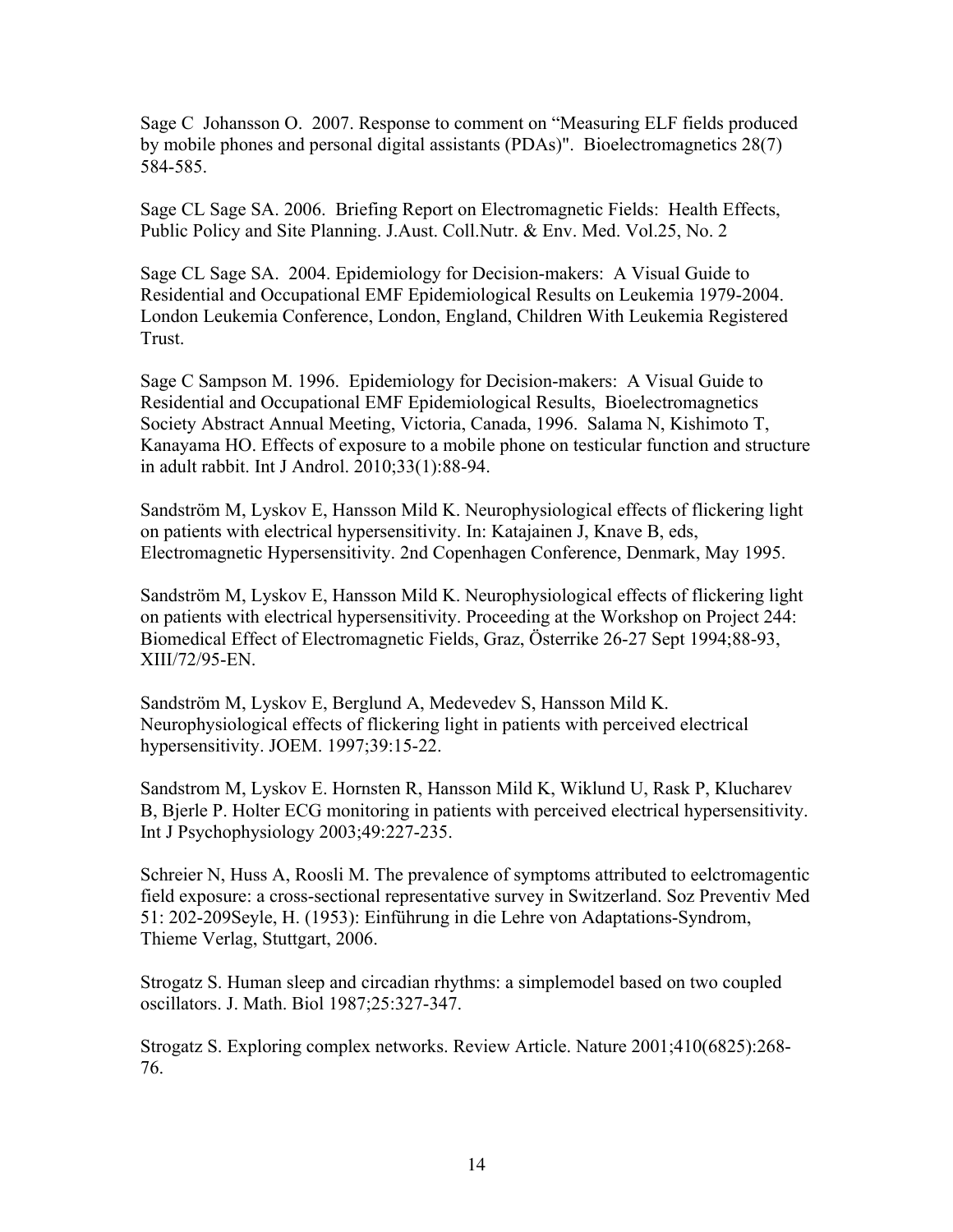Strogatz S. Sync: The emerging science of spontaneous order. ISBN )-7868-6844-9. First Edition. Hyperion Books, New York, NY, 2003..

Sly JL, Carpenter DO. Special vulnerability of children to environmental exposures (in press) Rev Environ Health 27: 150-158:2012.

Thomas S, Kühnlein A, Heinrich S, Praml G, Nowak D, von Kries R, Radon K. Personal exposure to mobile phone frequencies and well-being in adults: a cross-sectional study based on dosimetry. Bioelectromagnetics 2008;29:463-470.

Thomas S, Heinrich S, von Kries R, Radon K. Exposure to radio-frequency electromagnetic fields and behavioural problems in Bavarian children and adolescents. Eur J Epidemiol 2010;25(2):135-141.

TNO Physics and Electronics Laboratory, The Netherlands. Effects of Global Communication System radio-frequency fields on well-being and cognitive functions of human beings with andwithoutsubjectivecomplaints. NetherlandsOrganizationforAppliedScientificResearch 2003;1-63.

Tuengler A, von Klitzing L. Mobile phones, electromagnetic hypersensitivity and the precautionary principle. Electromagnetic Biology and Medicine, 2012;1-10. DOI:10.3109/15368373.2012.712856

US Government Accountability Office, 2012. Telecommunications: Exposure and Testing Requirements for Mobile Phones Should Be Reassessed. GAO - 12 - 771.

Volkow ND, Tomasi D, Wang GJ, Fowler JS, Telang F, Wang R, Alexoff D, Logan J, Wong C, Pradhan K, Caparelli EC, Ma Y, Jayne M. Effects of low-field magnetic stimulation on brain glucose metabolism. Neuroimage. 2010;51(2):623-628.

Volkow ND, Tomasi D, Wang GJ, Fowler JS, Telang F, Wang R, Alexoff D, Logan J,

Wong C,. Effects of cell phone radiofrequency signal exposure on brain glucose metabolism. JAMA. 2012;305(8):808-813.

WHO. Children's health and environment: A review of evidence. A joint report from the European Environment Agency and World Health Organization, 2002. http://www.who.int/peh-emf

WHO. Extremely Low Frequency Fields Environmental Health Criteria Monograph 238, 2007. www.who.int/peh-emf/project/en and http://www.who.int/pehemf/meetings/elf\_emf\_workshop\_2007/en/index.html

Wdowiak A, Wdowiak L ,Wiktor H. Evaluation of the effect of using mobile phones on male fertility. Ann Agric Environ Med 2007;14:69-172.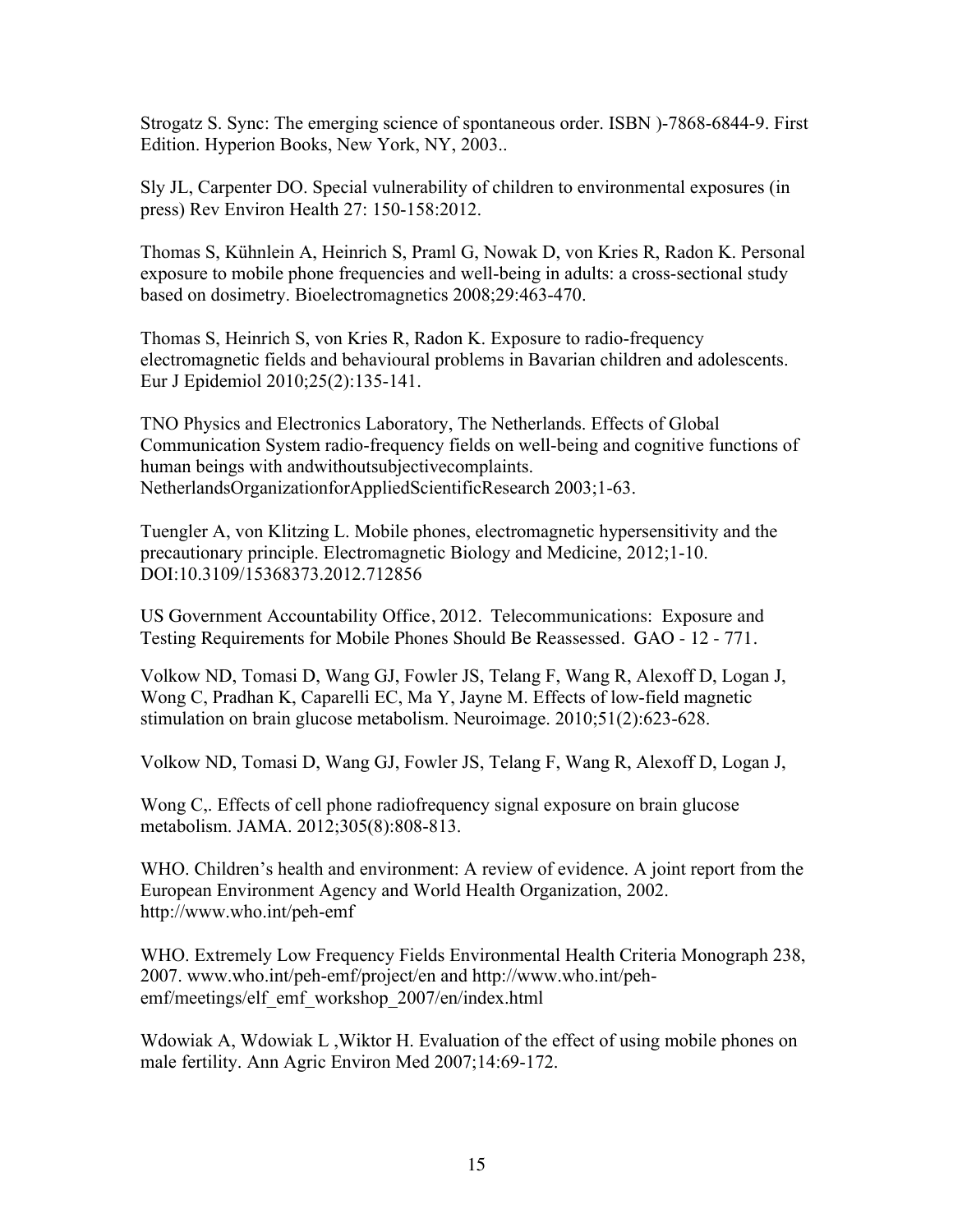Wiart J Hadjem A Wong MF et al. Analysis of RF exposure in the head tissues of children and adults. Phys Med Biol 2008:5:3681-95.

Yan JG, Agresti M, Bruce T, Yan YH, Granlund A, Matloub HS. Effects of cellular phone emissions on sperm motility in rats. Fertility and Sterility 2007;88(4):957-964.

## **Recent Publications for Cindy Sage**

BioInitiative Working Group, Cindy Sage and David O. Carpenter, Editors. BioInitiative Report: A Rationale for Biologically-based Public Exposure Standards for Electromagnetic Radiation at www.bioinitiative.org, December 31, 2012.

Herbert M Sage C (2012) Findings in Autism (ASD) Consistent with Electromagnetic Fields (EMF) and Radiofrequency Radiation (RFR) in BioInitiative Working Group, Cindy Sage and David O. Carpenter, Editors. BioInitiative Report: A Rationale for Biologically-based Public Exposure Standards for Electromagnetic Radiation at www.bioinitiative.org, December 31, 2012.

Sage C Carpenter DO. (2012). Key Scientific Evidence and Public Health Policy Recommendations in BioInitiative Working Group, Cindy Sage and David O. Carpenter, Editors. BioInitiative Report: A Rationale for Biologically-based Public Exposure Standards for Electromagnetic Radiation at www.bioinitiative.org, December 31, 2012.

Sage C. (2012) The similar effects of low-dose ionizing radiation and non-ionizing radiation from background environmental levels of exposure. Special Issue: Impact of Physical Factors on Biosphere Guest Editor: Marko S. Markov*,* The Environmentalist Volume 32 · Number 2 · June 2012

Sage, C. (2102) Guest Editorial. *WHO recognizes electromagnetic dangers: let us declare human health rights.* Pathophysiology 19 (2012) 1–3

Sage, C. Assessment of Radiofrequency Microwave Radiation Emissions from Smart Meters. Sage Reports.Com Science for Decision-Makers and the Public. Sage Associates. January 1, 2011. Posted January 1, 2011 at http://sagereports.com/smartmeter-rf

Sage, C (2011) An assessment of the EPRI technical report *An Investigation of Radiofrequency Fields Associated with the Itron Smart Meter, Richard Tell Associates, Inc. December , 2010.* Sage Reports.Com Science for Decision-Makers and the Public. Posted November, 2011 at http://sagereports.com/smart-meter-rf/?page\_id=474

Sage, C. (2011) EPRI Comment: Sage Report on Radio-Frequency (RF) Exposures from Smart Meters, February, 2011. Sage Associates Response posted February 14, 2011 at http://sagereports.com/smart-meter-rf/?page\_id=460